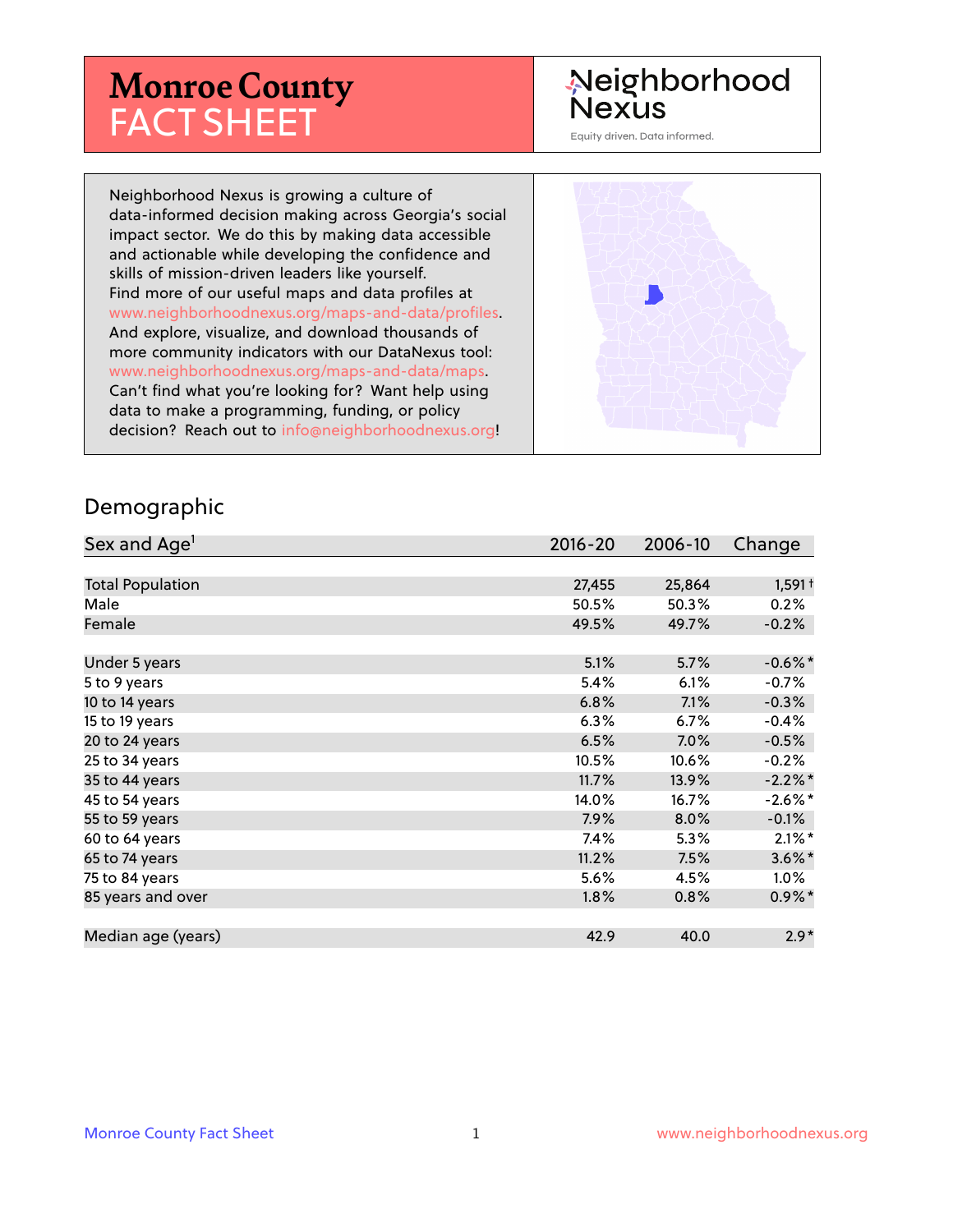## Demographic, continued...

| Race <sup>2</sup>                                            | $2016 - 20$ | 2006-10 | Change     |
|--------------------------------------------------------------|-------------|---------|------------|
| <b>Total population</b>                                      | 27,455      | 25,864  | $1,591+$   |
| One race                                                     | 98.0%       | 98.6%   | $-0.6%$    |
| White                                                        | 73.7%       | 72.9%   | $0.8\%$ *  |
| <b>Black or African American</b>                             | 22.8%       | 24.8%   | $-2.0\%$ * |
| American Indian and Alaska Native                            | 0.2%        | 0.1%    | $0.1\%$ *  |
| Asian                                                        | 0.6%        | 0.3%    | 0.3%       |
| Native Hawaiian and Other Pacific Islander                   | 0.0%        | 0.0%    | 0.0%       |
| Some other race                                              | 0.8%        | 0.5%    | 0.3%       |
| Two or more races                                            | 2.0%        | 1.4%    | 0.6%       |
| Race alone or in combination with other race(s) <sup>3</sup> | $2016 - 20$ | 2006-10 | Change     |
| Total population                                             | 27,455      | 25,864  | $1,591+$   |
| White                                                        | 75.7%       | 74.2%   | $1.5%$ *   |
| <b>Black or African American</b>                             | 23.4%       | 25.4%   | $-2.0\%$ * |
| American Indian and Alaska Native                            | 0.6%        | 0.7%    | $-0.1%$    |
| Asian                                                        | 1.2%        | 0.5%    | $0.7\%$ *  |
| Native Hawaiian and Other Pacific Islander                   | 0.0%        | 0.0%    | 0.0%       |
| Some other race                                              | 1.2%        | 0.7%    | 0.6%       |
| Hispanic or Latino and Race <sup>4</sup>                     | $2016 - 20$ | 2006-10 | Change     |
| Total population                                             | 27,455      | 25,864  | $1,591+$   |
| Hispanic or Latino (of any race)                             | 2.4%        | 2.0%    | $0.3%$ +   |
| Not Hispanic or Latino                                       | 97.6%       | 98.0%   | $-0.3%$ †  |
| White alone                                                  | 72.4%       | 71.6%   | $0.8\%$ *  |
| Black or African American alone                              | 22.8%       | 24.7%   | $-1.9%$ *  |
| American Indian and Alaska Native alone                      | 0.2%        | 0.0%    | 0.2%       |
| Asian alone                                                  | 0.6%        | 0.3%    | 0.3%       |
| Native Hawaiian and Other Pacific Islander alone             | 0.0%        | 0.0%    | 0.0%       |
| Some other race alone                                        | 0.1%        | 0.3%    | $-0.2%$    |
| Two or more races                                            | 1.6%        | 1.0%    | 0.6%       |
| U.S. Citizenship Status <sup>5</sup>                         | $2016 - 20$ | 2006-10 | Change     |
| Foreign-born population                                      | 436         | 393     | 43         |
| Naturalized U.S. citizen                                     | 45.6%       | 59.3%   | $-13.6%$   |
| Not a U.S. citizen                                           | 54.4%       | 40.7%   | 13.6%      |
| Citizen, Voting Age Population <sup>6</sup>                  | $2016 - 20$ | 2006-10 | Change     |
|                                                              |             |         |            |
| Citizen, 18 and over population                              | 21,409      | 19,702  | $1,707*$   |
| Male                                                         | 49.5%       | 49.9%   | $-0.4\%$ * |
| Female                                                       | 50.5%       | 50.1%   | 0.4%       |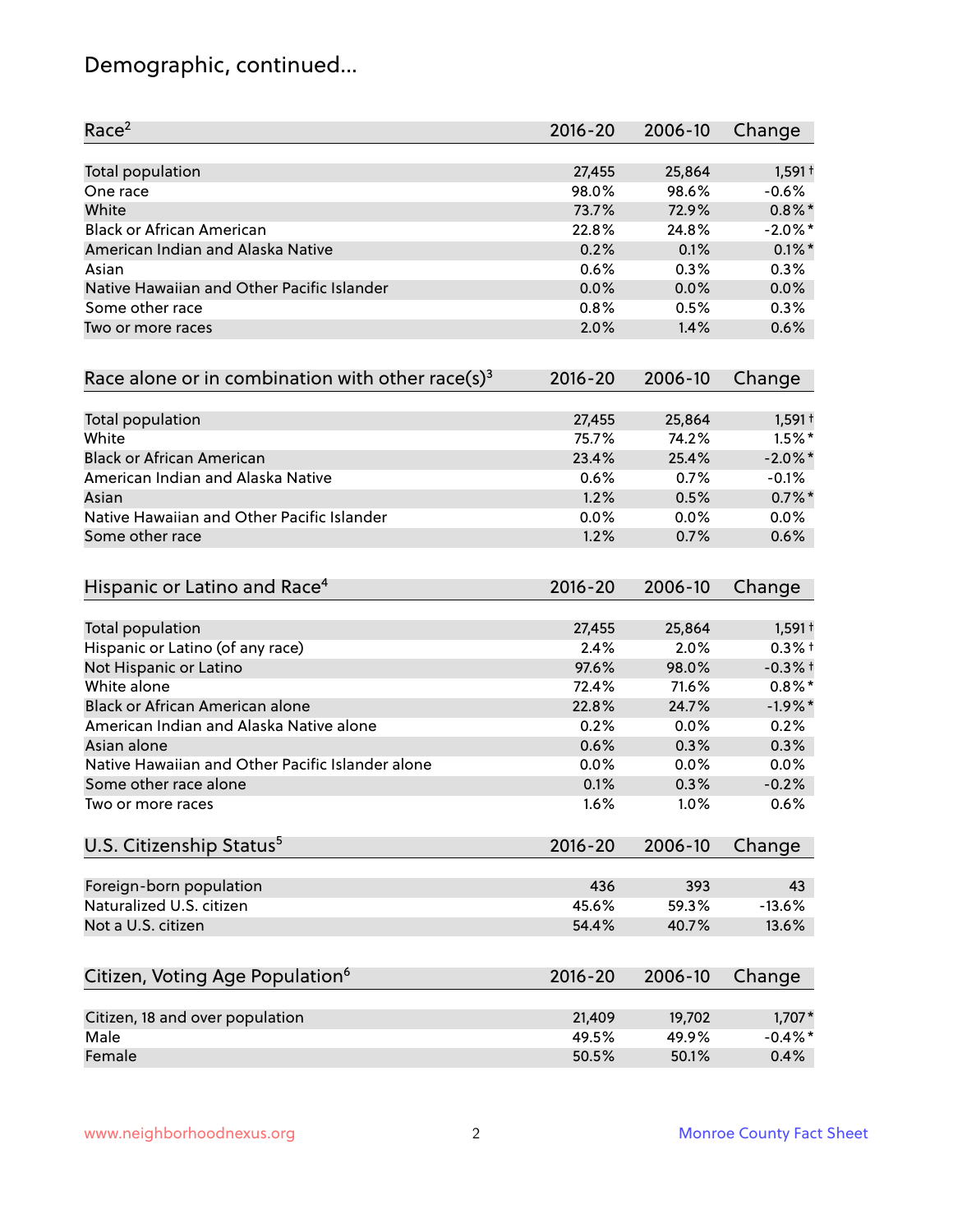#### Economic

| Income <sup>7</sup>                                 | $2016 - 20$ | 2006-10 | Change         |
|-----------------------------------------------------|-------------|---------|----------------|
|                                                     |             |         |                |
| All households                                      | 10,177      | 9,206   | $971*$         |
| Less than \$10,000                                  | 8.2%        | 6.1%    | 2.2%           |
| \$10,000 to \$14,999                                | 4.9%        | 5.2%    | $-0.2%$        |
| \$15,000 to \$24,999                                | 9.5%        | 13.6%   | $-4.1%$        |
| \$25,000 to \$34,999                                | 6.4%        | 11.3%   | $-5.0\%$ *     |
| \$35,000 to \$49,999                                | 11.9%       | 14.7%   | $-2.8%$        |
| \$50,000 to \$74,999                                | 16.8%       | 16.5%   | 0.4%           |
| \$75,000 to \$99,999                                | 10.0%       | 12.9%   | $-2.9%$        |
| \$100,000 to \$149,999                              | 17.0%       | 13.6%   | 3.5%           |
| \$150,000 to \$199,999                              | 6.3%        | 3.7%    | $2.6\%$ *      |
| \$200,000 or more                                   | 8.8%        | 2.5%    | $6.3\%$ *      |
| Median household income (dollars)                   | 60,491      | 48,297  | 12,194*        |
| Mean household income (dollars)                     | 89,681      | 64,742  | 24,939*        |
| With earnings                                       | 71.2%       | 79.7%   | $-8.4\%$ *     |
| Mean earnings (dollars)                             | 90,644      | 63,322  | 27,322*        |
| <b>With Social Security</b>                         | 41.0%       | 34.3%   | $6.7\%$ *      |
| Mean Social Security income (dollars)               | 19,910      | 14,535  | 5,375*         |
| With retirement income                              | 28.3%       | 19.1%   | $9.2\%$ *      |
| Mean retirement income (dollars)                    | 39,076      | 25,379  | 13,698*        |
| With Supplemental Security Income                   | $6.8\%$     | 3.3%    | $3.5%$ *       |
| Mean Supplemental Security Income (dollars)         | 10,843      | 8,158   | 2,685*         |
| With cash public assistance income                  | 1.6%        | 0.7%    | $1.0\%$ *      |
| Mean cash public assistance income (dollars)        | 2,487       | 1,868   | 619            |
| With Food Stamp/SNAP benefits in the past 12 months | 6.6%        | 10.9%   | $-4.3\%$ *     |
|                                                     |             |         |                |
| Families                                            | 6,865       | 6,863   | $\overline{2}$ |
| Less than \$10,000                                  | 3.2%        | 3.4%    | $-0.2%$        |
| \$10,000 to \$14,999                                | 4.8%        | 3.4%    | 1.4%           |
| \$15,000 to \$24,999                                | 3.9%        | 12.2%   | $-8.3\%$ *     |
| \$25,000 to \$34,999                                | 5.9%        | 8.7%    | $-2.8%$        |
| \$35,000 to \$49,999                                | 10.8%       | 13.1%   | $-2.2%$        |
| \$50,000 to \$74,999                                | 17.9%       | 18.4%   | $-0.5%$        |
| \$75,000 to \$99,999                                | 11.1%       | 16.0%   | $-4.9%$ *      |
| \$100,000 to \$149,999                              | 23.3%       | 16.9%   | $6.4\%$ *      |
| \$150,000 to \$199,999                              | 7.9%        | 4.8%    | $3.1\%$ *      |
| \$200,000 or more                                   | 11.1%       | 3.1%    | $8.1\%$ *      |
| Median family income (dollars)                      | 81,966      | 61,110  | 20,856*        |
| Mean family income (dollars)                        | 109,355     | 73,268  | 36,087*        |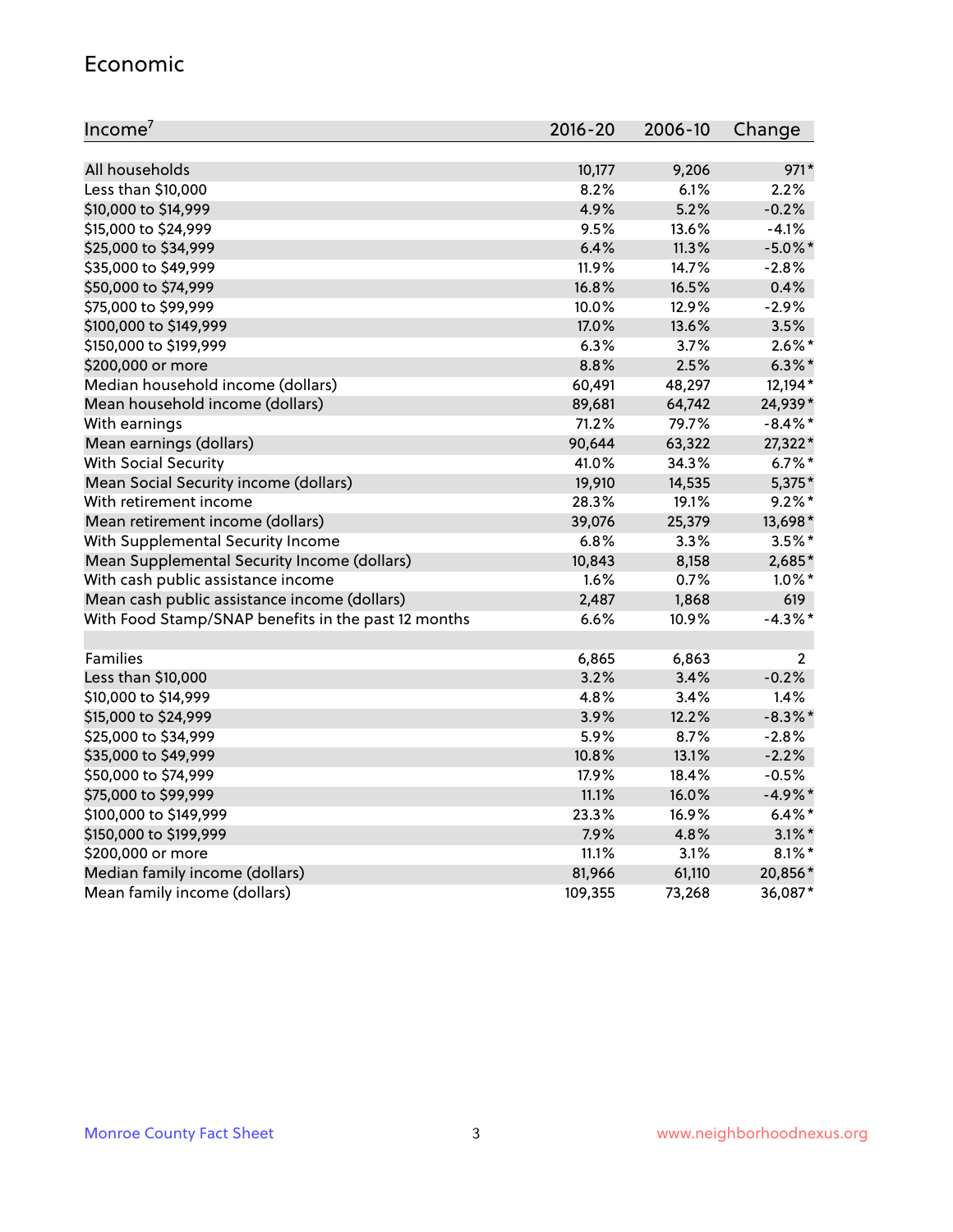### Economic, continued...

| Income, continued <sup>8</sup>                                        | $2016 - 20$ | 2006-10 | Change    |
|-----------------------------------------------------------------------|-------------|---------|-----------|
|                                                                       |             |         |           |
| Nonfamily households                                                  | 3,312       | 2,343   | $969*$    |
| Median nonfamily income (dollars)                                     | 27,352      | 25,632  | 1,720     |
| Mean nonfamily income (dollars)                                       | 47,109      | 37,470  | 9,639     |
| Median earnings for workers (dollars)                                 | 34,394      | 27,243  | $7,151*$  |
| Median earnings for male full-time, year-round workers                | 55,189      | 41,409  | 13,780*   |
| (dollars)                                                             |             |         |           |
| Median earnings for female full-time, year-round workers<br>(dollars) | 40,000      | 32,810  | 7,190*    |
| Per capita income (dollars)                                           | 34,630      | 23,656  | 10,974*   |
|                                                                       |             |         |           |
| Families and People Below Poverty Level <sup>9</sup>                  | $2016 - 20$ | 2006-10 | Change    |
|                                                                       |             |         |           |
| <b>All families</b>                                                   | 11.4%       | 9.8%    | 1.6%      |
| With related children under 18 years                                  | 16.7%       | 14.1%   | 2.6%      |
| With related children under 5 years only                              | 8.8%        | 27.7%   | $-18.9%$  |
| Married couple families                                               | 9.0%        | 5.8%    | 3.2%      |
| With related children under 18 years                                  | 12.8%       | 6.3%    | $6.5%$ *  |
| With related children under 5 years only                              | 4.6%        | 11.7%   | $-7.1%$   |
| Families with female householder, no husband present                  | 24.7%       | 22.2%   | 2.5%      |
| With related children under 18 years                                  | 30.6%       | 32.6%   | $-2.1%$   |
| With related children under 5 years only                              | 100.0%      | 77.3%   | 22.7%     |
| All people                                                            | 15.5%       | 12.3%   | 3.2%      |
| Under 18 years                                                        | 16.4%       | 15.3%   | 1.1%      |
| Related children under 18 years                                       | 16.1%       | 14.6%   | 1.5%      |
| Related children under 5 years                                        | 16.9%       | 22.7%   | $-5.8%$   |
| Related children 5 to 17 years                                        | 15.9%       | 12.2%   | 3.6%      |
| 18 years and over                                                     | 15.3%       | 11.4%   | $3.9\%$ * |
| 18 to 64 years                                                        | 17.0%       | 11.0%   | 5.9%*     |
| 65 years and over                                                     | 9.7%        | 12.9%   | $-3.2%$   |
| People in families                                                    | 13.2%       | 10.4%   | 2.8%      |
| Unrelated individuals 15 years and over                               | 26.7%       | 24.9%   | 1.9%      |
|                                                                       |             |         |           |
| Non-Hispanic white people                                             | 13.6%       | 9.5%    | 4.1%      |
| Black or African-American people                                      | 23.1%       | 22.1%   | 0.9%      |
| Asian people                                                          | 0.0%        | 0.0%    | 0.0%      |
| Hispanic or Latino people                                             | 13.0%       | 13.6%   | $-0.7%$   |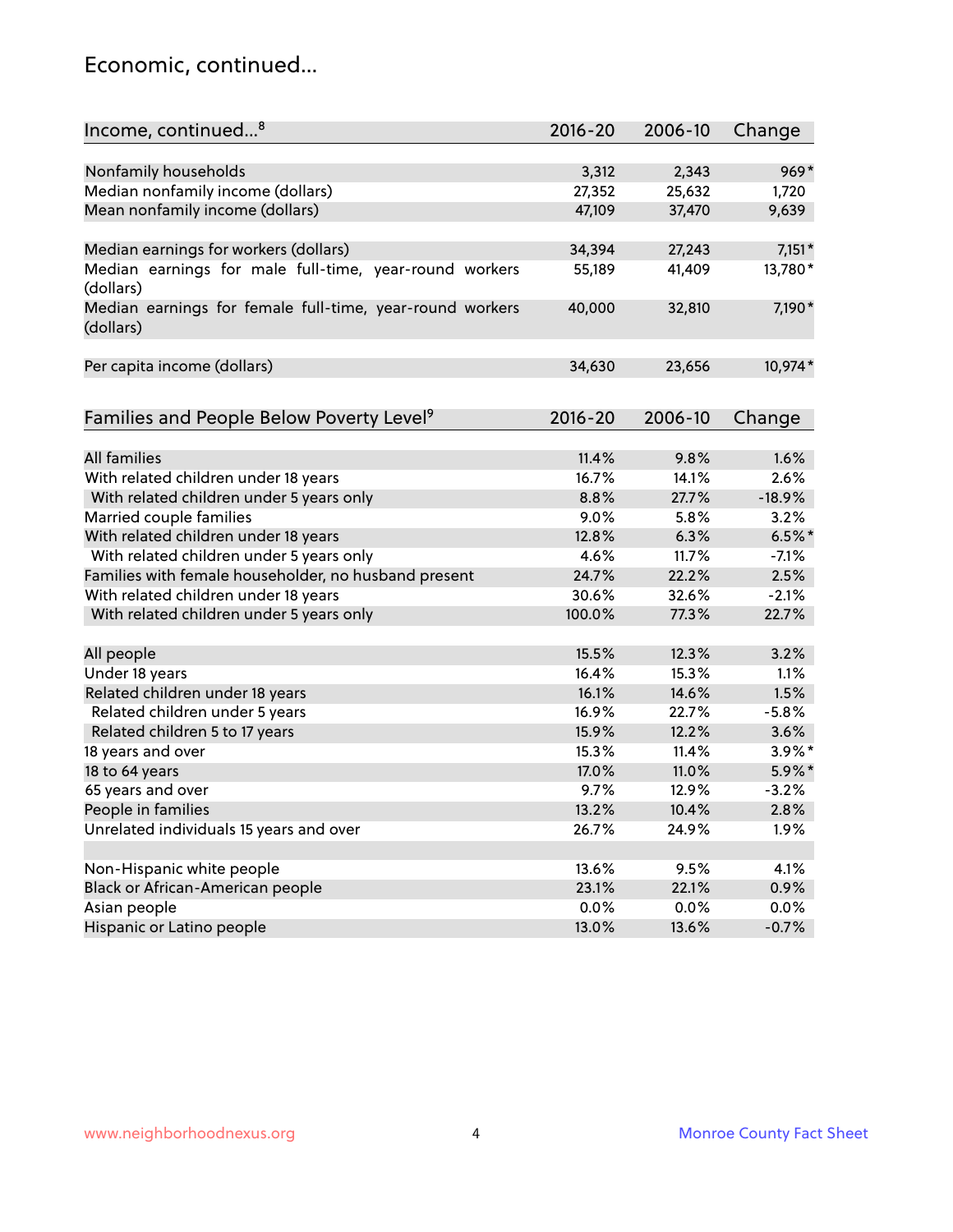## Employment

| Employment Status <sup>10</sup>                                                               | 2010         | 2020          | Change             |
|-----------------------------------------------------------------------------------------------|--------------|---------------|--------------------|
| In Labor Force                                                                                | 12,700       | 12,551        | 12,551             |
| <b>Unemployment Rate</b>                                                                      | 5.1%         | 10.2%         | $-5.1%$            |
| Industry <sup>11</sup>                                                                        | $2016 - 20$  | 2006-10       | Change             |
|                                                                                               |              |               |                    |
| Civilian employed population 16 years and over                                                | 12,054       | 11,816        | 238                |
| Agriculture, forestry, fishing and hunting, and mining                                        | 2.0%         | 3.1%          | $-1.1%$            |
| Construction                                                                                  | 6.1%         | 8.6%          | $-2.4%$            |
| Manufacturing                                                                                 | 7.5%         | 8.7%          | $-1.2%$            |
| Wholesale trade                                                                               | 3.3%         | 2.5%          | 0.8%               |
| Retail trade                                                                                  | 9.7%<br>6.9% | 12.6%<br>9.0% | $-2.9%$<br>$-2.1%$ |
| Transportation and warehousing, and utilities<br>Information                                  |              |               |                    |
|                                                                                               | 1.7%         | 1.5%          | 0.1%               |
| Finance and insurance, and real estate and rental and leasing                                 | 6.2%         | 8.3%          | $-2.2%$            |
| Professional, scientific, and management, and administrative<br>and waste management services | 8.3%         | 8.7%          | $-0.4%$            |
| Educational services, and health care and social assistance                                   | 24.9%        | 20.7%         | $4.2\%$ *          |
| Arts, entertainment, and recreation, and accommodation and<br>food services                   | 10.9%        | 7.8%          | $3.2\%$ *          |
| Other services, except public administration                                                  | 4.6%         | 3.9%          | 0.7%               |
| <b>Public administration</b>                                                                  | 7.9%         | 4.6%          | $3.4\%$ *          |
| Occupation <sup>12</sup>                                                                      | $2016 - 20$  | 2006-10       | Change             |
|                                                                                               |              |               |                    |
| Civilian employed population 16 years and over                                                | 12,054       | 11,816        | 238                |
| Management, business, science, and arts occupations                                           | 36.8%        | 29.8%         | $7.1\%$ *          |
| Service occupations                                                                           | 17.8%        | 13.7%         | $4.2\%$ *          |
| Sales and office occupations                                                                  | 21.4%        | 27.5%         | $-6.1\%$ *         |
| Natural<br>resources,<br>construction,<br>and<br>maintenance<br>occupations                   | 8.9%         | 14.0%         | $-5.1\%$ *         |
| Production, transportation, and material moving occupations                                   | 15.0%        | 15.0%         | $-0.1%$            |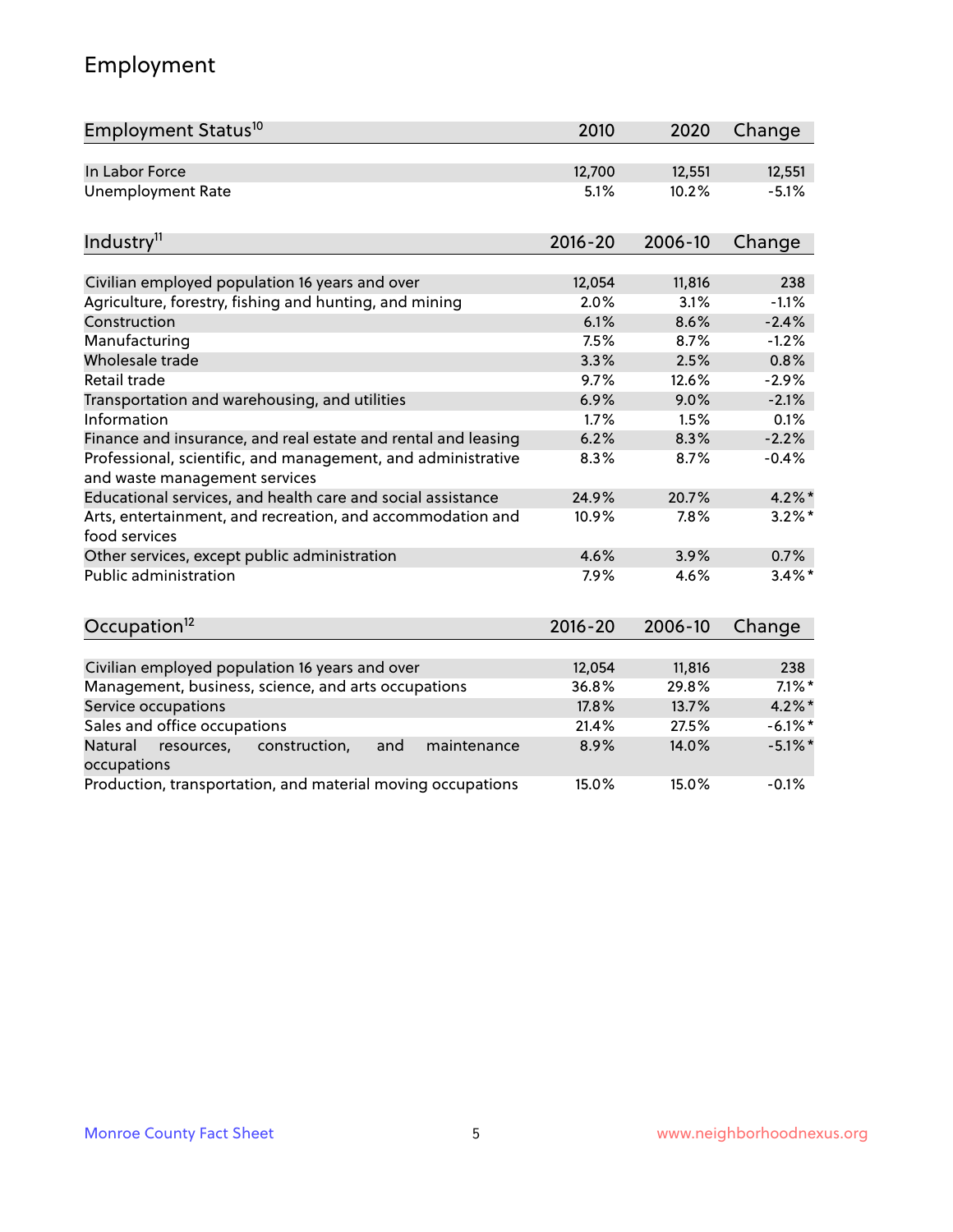## Employment, continued...

| Class of Worker <sup>13</sup>                          | $2016 - 20$ | 2006-10 | Change   |
|--------------------------------------------------------|-------------|---------|----------|
| Civilian employed population 16 years and over         | 12,054      | 11,816  | 238      |
| Private wage and salary workers                        | 75.9%       | 77.0%   | $-1.0%$  |
| Government workers                                     | 17.8%       | 15.7%   | 2.2%     |
| Self-employed in own not incorporated business workers | 6.1%        | 7.4%    | $-1.2%$  |
| <b>Unpaid family workers</b>                           | 0.1%        | 0.0%    | 0.1%     |
|                                                        |             |         |          |
| Job Flows <sup>14</sup>                                | 2019        | 2010    | Change   |
| Total Jobs in county                                   | 8,532       | 7,755   | 777      |
| Held by residents of county                            | 22.1%       | 24.0%   | $-1.9%$  |
| Held by non-residents of county                        | 77.9%       | 76.0%   | 1.9%     |
|                                                        |             |         |          |
| Jobs by Industry Sector <sup>15</sup>                  | 2019        | 2010    | Change   |
| Total Jobs in county                                   | 8,532       | 7,755   | 777      |
| <b>Goods Producing sectors</b>                         | 17.6%       | 17.4%   | 0.2%     |
| Trade, Transportation, and Utilities sectors           | 21.3%       | 20.9%   | 0.4%     |
| All Other Services sectors                             | 61.1%       | 61.7%   | $-0.6%$  |
|                                                        |             |         |          |
| Total Jobs in county held by county residents          | 1,885       | 1,864   | 21       |
| <b>Goods Producing sectors</b>                         | 14.8%       | 16.9%   | $-2.1%$  |
| Trade, Transportation, and Utilities sectors           | 14.2%       | 12.7%   | 1.4%     |
| All Other Services sectors                             | 71.0%       | 70.4%   | 0.6%     |
| Jobs by Earnings <sup>16</sup>                         | 2019        | 2010    | Change   |
|                                                        |             |         |          |
| Total Jobs in county                                   | 8,532       | 7,755   | 777      |
| Jobs with earnings \$1250/month or less                | 22.1%       | 28.9%   | $-6.8%$  |
| Jobs with earnings \$1251/month to \$3333/month        | 43.0%       | 48.3%   | $-5.3%$  |
| Jobs with earnings greater than \$3333/month           | 34.9%       | 22.8%   | 12.0%    |
|                                                        |             |         |          |
| Total Jobs in county held by county residents          | 1,885       | 1,864   | 21       |
| Jobs with earnings \$1250/month or less                | 27.9%       | 36.2%   | $-8.3%$  |
| Jobs with earnings \$1251/month to \$3333/month        | 41.4%       | 43.6%   | $-2.2\%$ |
| Jobs with earnings greater than \$3333/month           | 30.8%       | 20.3%   | 10.5%    |
| Jobs by Age of Worker <sup>17</sup>                    | 2019        | 2010    | Change   |
|                                                        |             |         |          |
| Total Jobs in county                                   | 8,532       | 7,755   | 777      |
| Jobs with workers age 29 or younger                    | 22.5%       | 24.1%   | $-1.6%$  |
| Jobs with workers age 30 to 54                         | 54.4%       | 58.4%   | $-4.0%$  |
| Jobs with workers age 55 or older                      | 23.2%       | 17.5%   | 5.6%     |
|                                                        |             |         |          |
| Total Jobs in county held by county residents          | 1,885       | 1,864   | 21       |
| Jobs with workers age 29 or younger                    | 18.8%       | 23.3%   | $-4.6%$  |
| Jobs with workers age 30 to 54                         | 53.2%       | 52.1%   | 1.0%     |
| Jobs with workers age 55 or older                      | 28.1%       | 24.5%   | 3.5%     |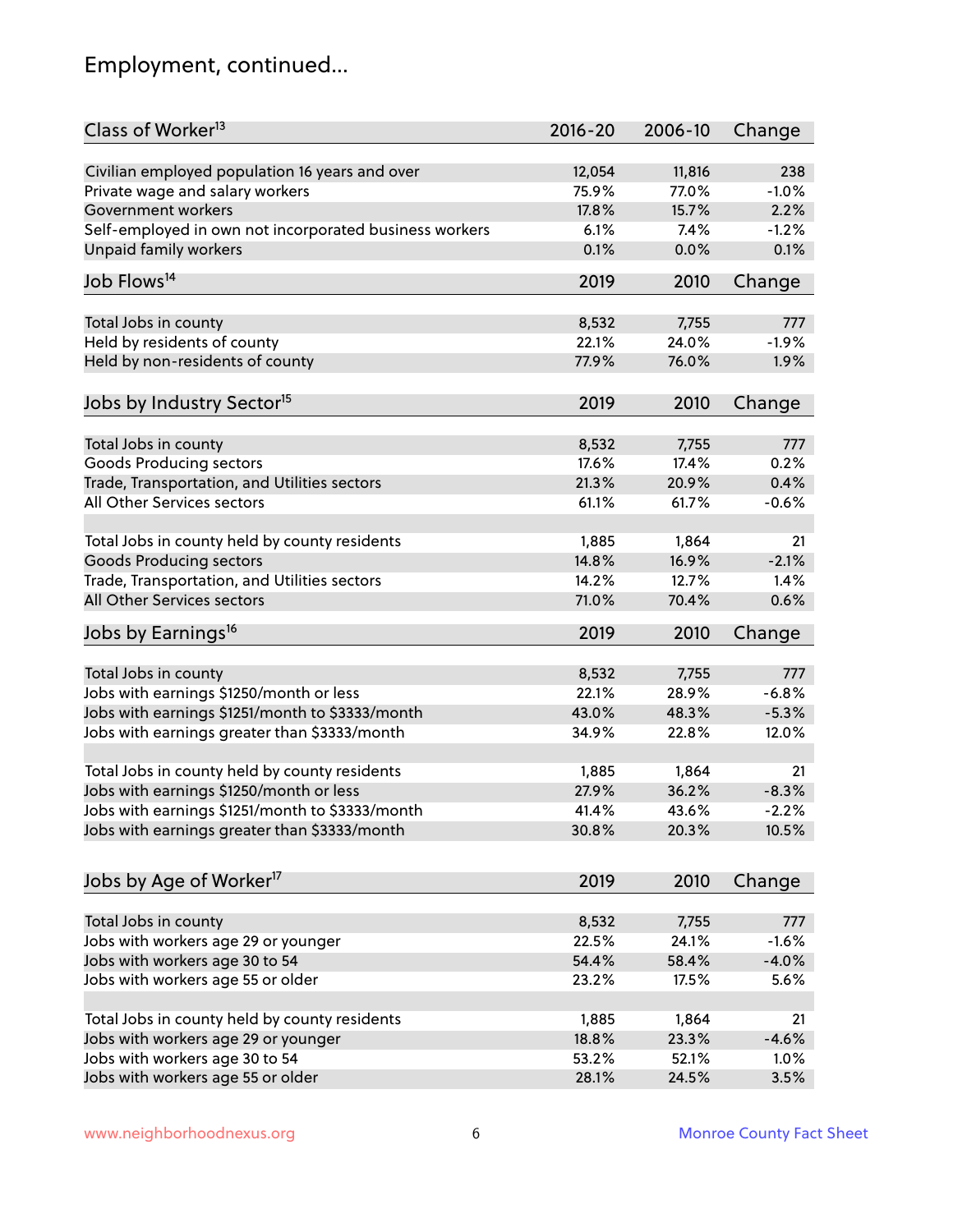#### Education

| Early Learning <sup>18</sup>                        |             |         | 2022       |
|-----------------------------------------------------|-------------|---------|------------|
| Licensed Capacity of Early Learning Centers         |             |         | 594        |
| Licenced capacity per 1,000 children ages 0-4       |             |         | 425.2      |
| School Enrollment <sup>19</sup>                     | 2022        | 2010    | Change     |
|                                                     |             |         |            |
| <b>Enrolled in Public School</b>                    | 4,305       | 4,005   | 300        |
| White                                               | 68.7%       | 65.8%   | 2.9%       |
| <b>Black or African-American</b>                    | 22.7%       | 29.6%   | $-6.9%$    |
| Asian                                               | 0.8%        | 0.0%    | 0.8%       |
| <b>Native American</b>                              | 0.1%        | 0.0%    | 0.1%       |
| Pacific Islander                                    | 0.0%        | 0.0%    | 0.0%       |
| <b>Biracial or Multi-Racial</b>                     | 3.8%        | 1.8%    | 2.0%       |
| Hispanic or Latino                                  | 3.9%        | 2.0%    | 1.8%       |
| Georgia Milestones: 3rd Grade Reading <sup>20</sup> |             |         | 2019       |
|                                                     |             |         |            |
| Number of Students Tested                           |             |         | 323        |
| Proficient or Distinguished                         |             |         | 50.2%      |
| Georgia Milestones: 8th Grade Math <sup>21</sup>    |             |         | 2019       |
| <b>Number of Students Tested</b>                    |             |         | 296        |
| Proficient or Distinguished                         |             |         | 67.6%      |
|                                                     |             |         |            |
| Graduation Rates <sup>22</sup>                      | 2021        | 2012    | Change     |
|                                                     |             |         |            |
| Cohort                                              | 312         | 307     | 5          |
| <b>High School Graduation Rate</b>                  | 91.0%       | 79.8%   | 11.2%      |
| Educational Attainment <sup>23</sup>                | $2016 - 20$ | 2006-10 | Change     |
|                                                     |             |         |            |
| Population 25 years and over                        | 19,208      | 17,422  | 1,786*     |
| Less than 9th grade                                 | 3.5%        | 7.8%    | $-4.4\%$ * |
| 9th to 12th grade, no diploma                       | 9.7%        | 11.5%   | $-1.8%$    |
| High school graduate (includes equivalency)         | 33.9%       | 37.2%   | $-3.2%$    |
| Some college, no degree                             | 19.9%       | 20.1%   | $-0.1%$    |
| Associate's degree                                  | 6.4%        | 4.4%    | $2.0\%$ *  |
| Bachelor's degree                                   | 13.2%       | 12.0%   | 1.2%       |
| Graduate or professional degree                     | 13.4%       | 7.0%    | $6.4\%$ *  |
| Percent high school graduate or higher              | 86.8%       | 80.7%   | $6.2%$ *   |
| Percent bachelor's degree or higher                 | 26.6%       | 19.0%   | $7.6\%$ *  |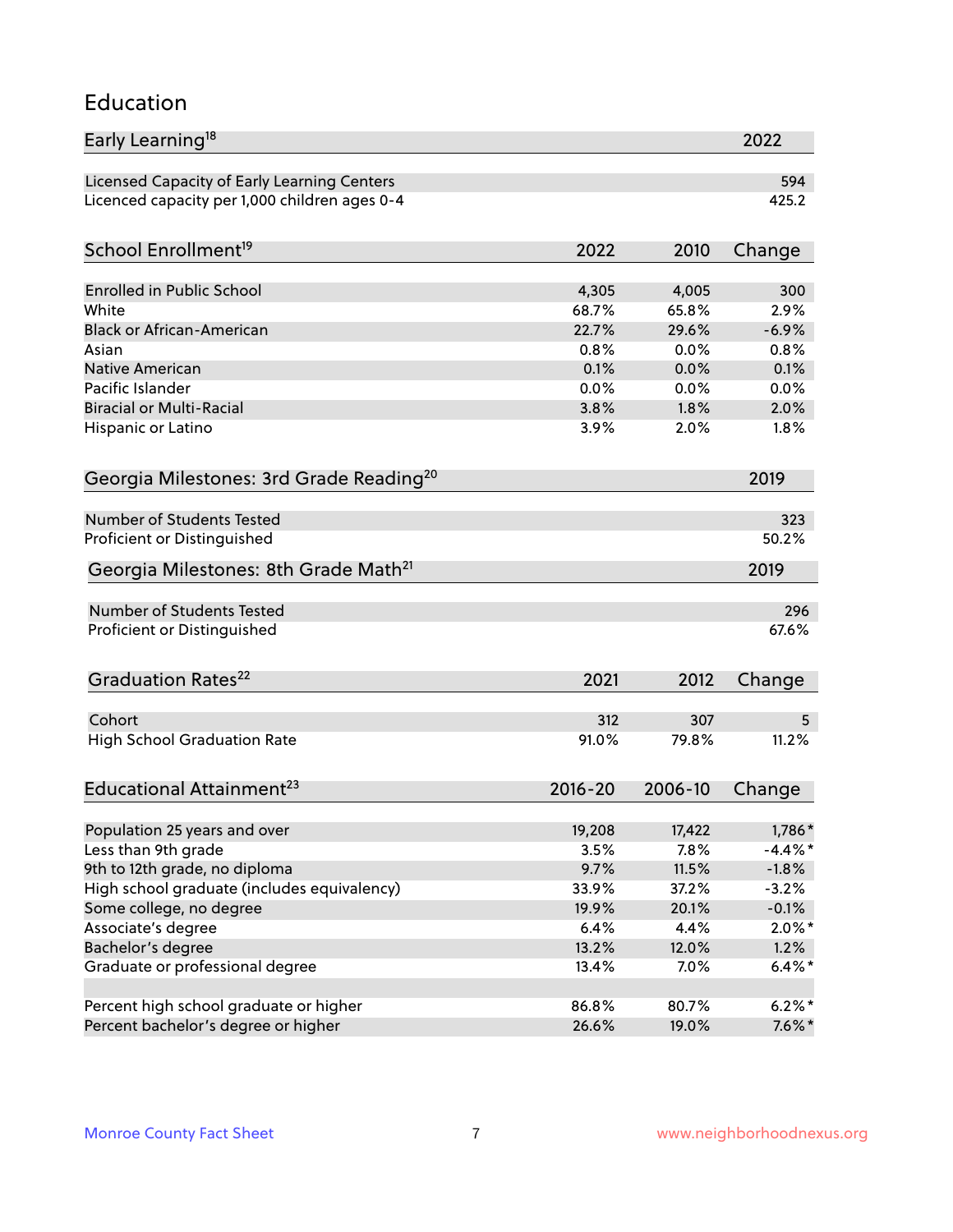### Housing

| Households by Type <sup>24</sup>                     | 2016-20     | 2006-10 | Change     |
|------------------------------------------------------|-------------|---------|------------|
|                                                      |             |         |            |
| Total households                                     | 10,177      | 9,206   | $971*$     |
| Family households (families)                         | 67.5%       | 74.5%   | $-7.1\%$ * |
| With own children under 18 years                     | 23.3%       | 31.2%   | $-7.9%$ *  |
| Married-couple family                                | 55.3%       | 56.2%   | $-0.9%$    |
| With own children of the householder under 18 years  | 19.0%       | 21.6%   | $-2.6%$    |
| Male householder, no wife present, family            | 2.3%        | 5.1%    | $-2.9%$ *  |
| With own children of the householder under 18 years  | 0.4%        | 2.9%    | $-2.5%$    |
| Female householder, no husband present, family       | 9.9%        | 13.2%   | $-3.3\%$ * |
| With own children of the householder under 18 years  | 3.9%        | 6.6%    | $-2.7%$ *  |
| Nonfamily households                                 | 32.5%       | 25.5%   | $7.1\%$ *  |
| Householder living alone                             | 28.8%       | 21.9%   | $6.9\%$ *  |
| 65 years and over                                    | 12.6%       | 8.7%    | $3.9\%$ *  |
|                                                      |             |         |            |
| Households with one or more people under 18 years    | 29.4%       | 37.1%   | $-7.7%$ *  |
| Households with one or more people 65 years and over | 35.3%       | 26.3%   | $9.0\%$ *  |
| Average household size                               | 2.59        | 2.69    | $-0.10$    |
| Average family size                                  | 3.17        | 3.11    | 0.06       |
|                                                      |             |         |            |
| Housing Occupancy <sup>25</sup>                      | $2016 - 20$ | 2006-10 | Change     |
|                                                      |             |         |            |
| Total housing units                                  | 11,192      | 10,298  | 894*       |
| Occupied housing units                               | 90.9%       | 89.4%   | 1.5%       |
| Vacant housing units                                 | 9.1%        | 10.6%   | $-1.5%$    |
| Homeowner vacancy rate                               | 0.5         | 1.0     | $-0.5$     |
| Rental vacancy rate                                  | 6.7         | 4.5     | 2.2        |
|                                                      |             |         |            |
| Units in Structure <sup>26</sup>                     | $2016 - 20$ | 2006-10 | Change     |
|                                                      |             |         |            |
| Total housing units                                  | 11,192      | 10,298  | 894*       |
| 1-unit, detached                                     | 74.5%       | 70.7%   | 3.8%       |
| 1-unit, attached                                     | 0.9%        | 0.5%    | 0.4%       |
| 2 units                                              | 0.2%        | 1.7%    | $-1.5%$    |
| 3 or 4 units                                         | 2.2%        | 1.2%    | 1.0%       |
| 5 to 9 units                                         | 1.8%        | 1.4%    | 0.4%       |
| 10 to 19 units                                       | 0.8%        | 0.4%    | 0.4%       |
| 20 or more units                                     | 1.3%        | 0.0%    | 1.3%       |
| Mobile home                                          | 17.9%       | 24.2%   | $-6.3\%$ * |
| Boat, RV, van, etc.                                  | 0.4%        | $0.0\%$ | 0.4%       |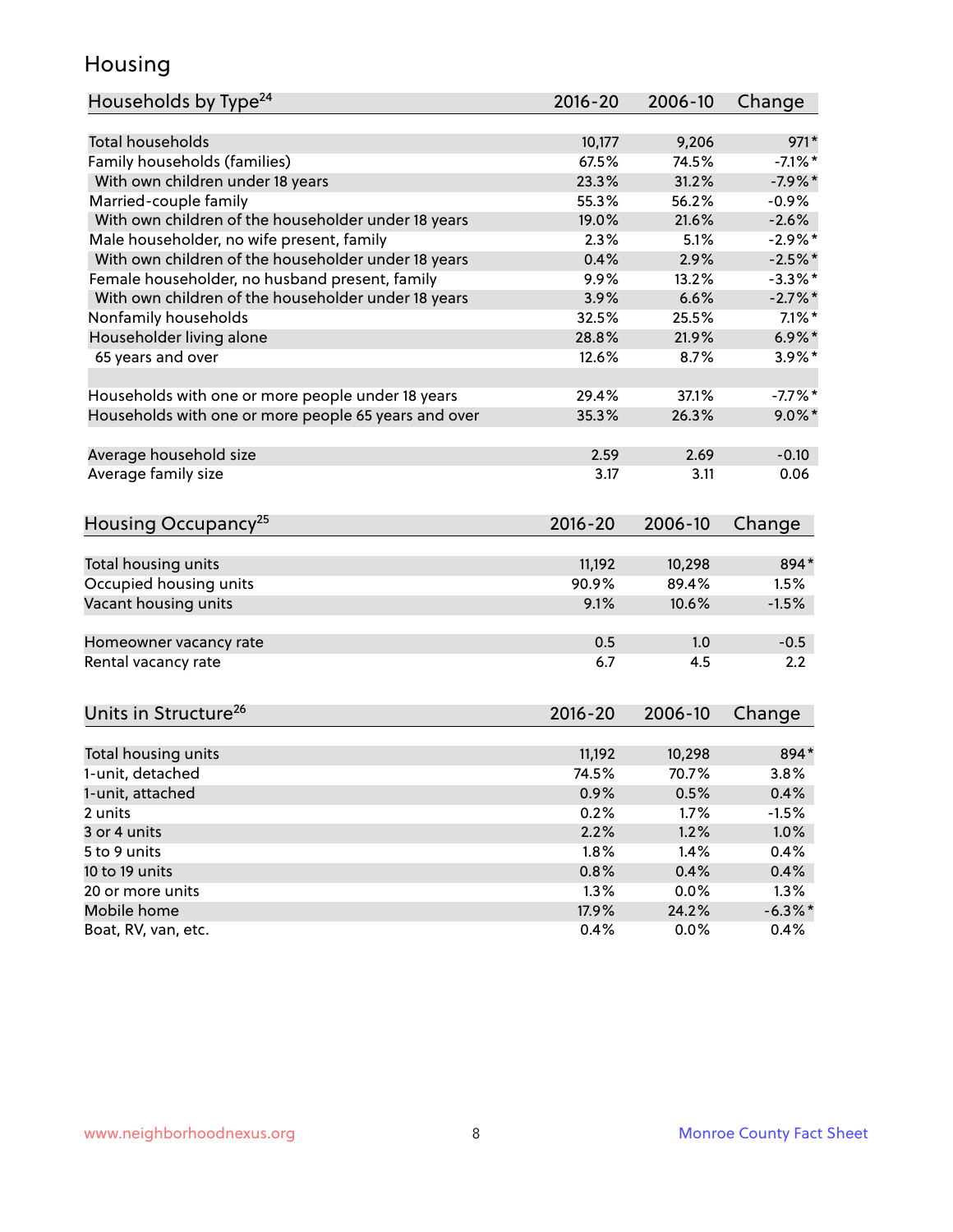## Housing, Continued...

| Year Structure Built <sup>27</sup>             | 2016-20     | 2006-10 | Change     |
|------------------------------------------------|-------------|---------|------------|
| Total housing units                            | 11,192      | 10,298  | 894*       |
| Built 2014 or later                            | 3.9%        | (X)     | (X)        |
| Built 2010 to 2013                             | 2.1%        | (X)     | (X)        |
| Built 2000 to 2009                             | 24.6%       | 13.0%   | $11.6\%$ * |
| Built 1990 to 1999                             | 21.8%       | 25.7%   | $-3.9%$    |
| Built 1980 to 1989                             | 16.0%       | 21.7%   | $-5.7\%$ * |
| Built 1970 to 1979                             | 14.3%       | 16.2%   | $-1.8%$    |
| Built 1960 to 1969                             | 6.0%        | 8.6%    | $-2.6%$    |
| Built 1950 to 1959                             | 5.7%        | 5.9%    | $-0.2%$    |
| Built 1940 to 1949                             | 1.5%        | 1.9%    | $-0.4%$    |
| Built 1939 or earlier                          | 4.0%        | 7.1%    | $-3.1%$    |
| Housing Tenure <sup>28</sup>                   | $2016 - 20$ | 2006-10 | Change     |
| Occupied housing units                         | 10,177      | 9,206   | 971*       |
| Owner-occupied                                 | 81.9%       | 80.0%   | 1.9%       |
| Renter-occupied                                | 18.1%       | 20.0%   | $-1.9%$    |
| Average household size of owner-occupied unit  | 2.62        | 2.68    | $-0.06$    |
| Average household size of renter-occupied unit | 2.44        | 2.72    | $-0.28$    |
| Residence 1 Year Ago <sup>29</sup>             | 2016-20     | 2006-10 | Change     |
| Population 1 year and over                     | 27,185      | 25,561  | $1,624*$   |
| Same house                                     | 89.5%       | 88.8%   | 0.7%       |
| Different house in the U.S.                    | 10.5%       | 11.1%   | $-0.6%$    |
| Same county                                    | 3.1%        | 3.3%    | $-0.2%$    |
| Different county                               | 7.4%        | 7.9%    | $-0.4%$    |
| Same state                                     | 6.1%        | 6.0%    | 0.1%       |
| Different state                                | 1.3%        | 1.8%    | $-0.5%$    |
| Abroad                                         | 0.0%        | 0.1%    | $-0.1%$    |
| Value of Housing Unit <sup>30</sup>            | $2016 - 20$ | 2006-10 | Change     |
| Owner-occupied units                           | 8,333       | 7,361   | $972*$     |
| Less than \$50,000                             | 7.6%        | 12.9%   | $-5.3\%$ * |
| \$50,000 to \$99,999                           | 15.6%       | 16.1%   | $-0.5%$    |
| \$100,000 to \$149,999                         | 14.9%       | 20.2%   | $-5.3%$    |
| \$150,000 to \$199,999                         | 19.3%       | 13.8%   | $5.5\%$ *  |
| \$200,000 to \$299,999                         | 17.6%       | 22.2%   | $-4.6%$    |
| \$300,000 to \$499,999                         | 15.0%       | 11.1%   | 3.9%       |
| \$500,000 to \$999,999                         | 8.3%        | 3.1%    | $5.2\%$ *  |
| \$1,000,000 or more                            | 1.7%        | 0.6%    | $1.1\%$ *  |
| Median (dollars)                               | 175,000     | 152,400 | 22,600*    |
| Mortgage Status <sup>31</sup>                  | 2016-20     | 2006-10 | Change     |
| Owner-occupied units                           | 8,333       | 7,361   | 972*       |
| Housing units with a mortgage                  | 58.1%       | 67.5%   | $-9.4%$ *  |
| Housing units without a mortgage               | 41.9%       | 32.5%   | $9.4\%$ *  |
|                                                |             |         |            |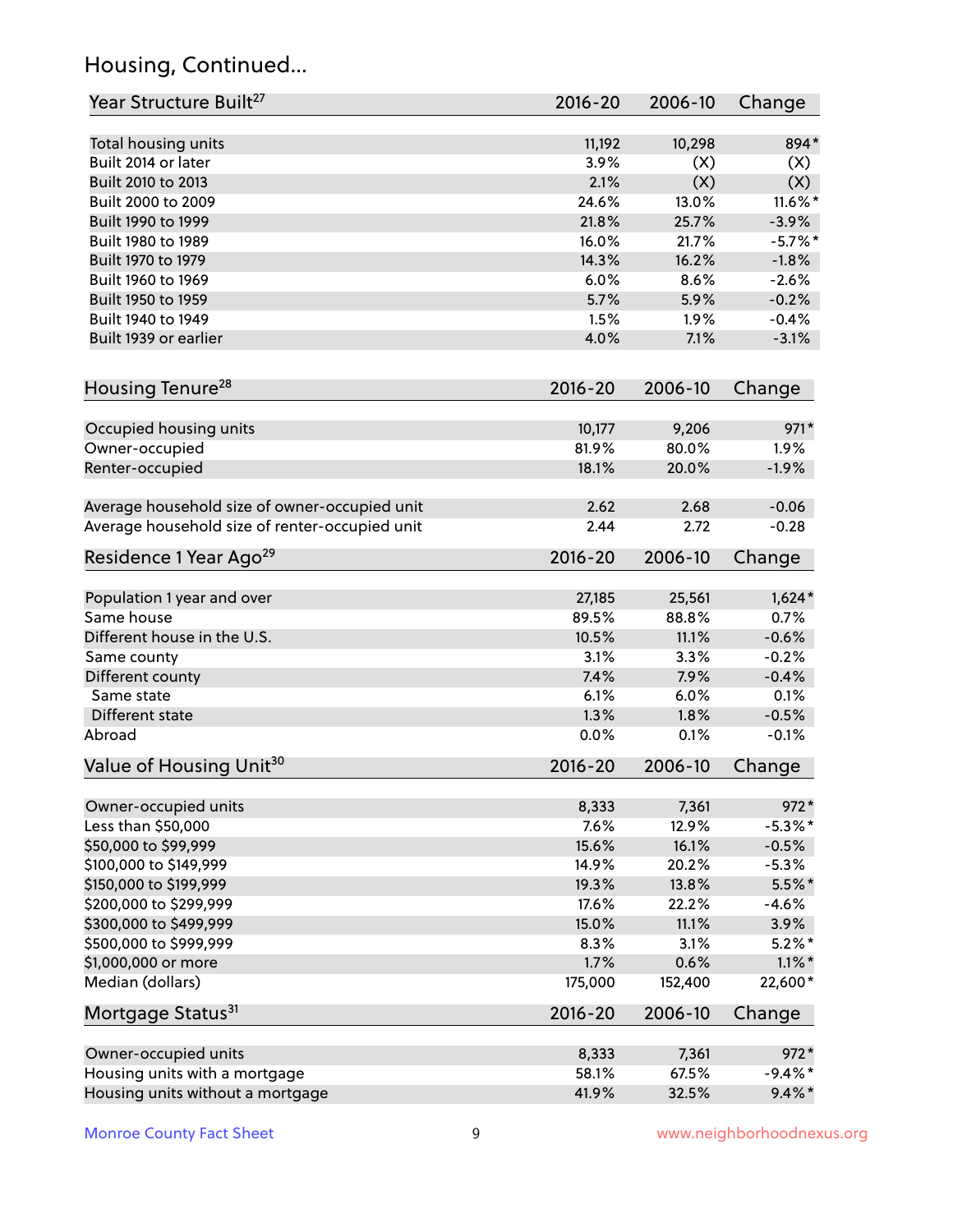## Housing, Continued...

| Selected Monthly Owner Costs <sup>32</sup>                                            | 2016-20     | 2006-10 | Change     |
|---------------------------------------------------------------------------------------|-------------|---------|------------|
| Housing units with a mortgage                                                         | 4,842       | 4,971   | $-129$     |
| Less than \$300                                                                       | 0.0%        | 0.0%    | 0.0%       |
| \$300 to \$499                                                                        | 1.5%        | 3.2%    | $-1.7%$    |
| \$500 to \$999                                                                        | 21.4%       | 28.7%   | $-7.3%$    |
| \$1,000 to \$1,499                                                                    | 31.6%       | 34.0%   | $-2.4%$    |
| \$1,500 to \$1,999                                                                    | 17.9%       | 19.6%   | $-1.7%$    |
| \$2,000 to \$2,999                                                                    | 20.6%       | 12.5%   | $8.1\%$ *  |
| \$3,000 or more                                                                       | 7.0%        | 2.1%    | 4.9%*      |
| Median (dollars)                                                                      | 1,441       | 1,228   | $213*$     |
|                                                                                       |             |         |            |
| Housing units without a mortgage                                                      | 3,491       | 2,390   | $1,101*$   |
| Less than \$150                                                                       | 1.5%        | 5.3%    | $-3.8%$    |
| \$150 to \$249                                                                        | 14.0%       | 12.1%   | 1.9%       |
| \$250 to \$349                                                                        | 22.3%       | 26.4%   | $-4.0%$    |
| \$350 to \$499                                                                        | 22.8%       | 30.3%   | $-7.5%$    |
| \$500 to \$699                                                                        | 21.9%       | 15.0%   | 6.9%       |
| \$700 or more                                                                         | 17.4%       | 11.0%   | 6.5%       |
| Median (dollars)                                                                      | 398         | 390     | 8          |
| Selected Monthly Owner Costs as a Percentage of<br>Household Income <sup>33</sup>     | $2016 - 20$ | 2006-10 | Change     |
| Housing units with a mortgage (excluding units where<br>SMOCAPI cannot be computed)   | 4,724       | 4,932   | $-208$     |
| Less than 20.0 percent                                                                | 52.9%       | 45.5%   | 7.4%       |
| 20.0 to 24.9 percent                                                                  | 16.7%       | 14.1%   | 2.7%       |
| 25.0 to 29.9 percent                                                                  | 5.2%        | 6.9%    | $-1.7%$    |
| 30.0 to 34.9 percent                                                                  | 6.9%        | 12.7%   | $-5.8\%$ * |
| 35.0 percent or more                                                                  | 18.2%       | 20.8%   | $-2.6%$    |
| Not computed                                                                          | 118         | 39      | 79*        |
| Housing unit without a mortgage (excluding units where<br>SMOCAPI cannot be computed) | 3,347       | 2,362   | 985*       |
| Less than 10.0 percent                                                                | 55.4%       | 36.8%   | 18.6%*     |
| 10.0 to 14.9 percent                                                                  | 12.3%       | 19.3%   | $-7.0%$    |
| 15.0 to 19.9 percent                                                                  | 11.9%       | 13.4%   | $-1.5%$    |
| 20.0 to 24.9 percent                                                                  | 3.4%        | 5.5%    | $-2.1%$    |
| 25.0 to 29.9 percent                                                                  | 3.8%        | 5.2%    | $-1.4%$    |
| 30.0 to 34.9 percent                                                                  | 0.7%        | 2.0%    | $-1.3%$    |
| 35.0 percent or more                                                                  | 12.6%       | 17.9%   | $-5.3%$    |
| Not computed                                                                          | 144         | 28      | $116*$     |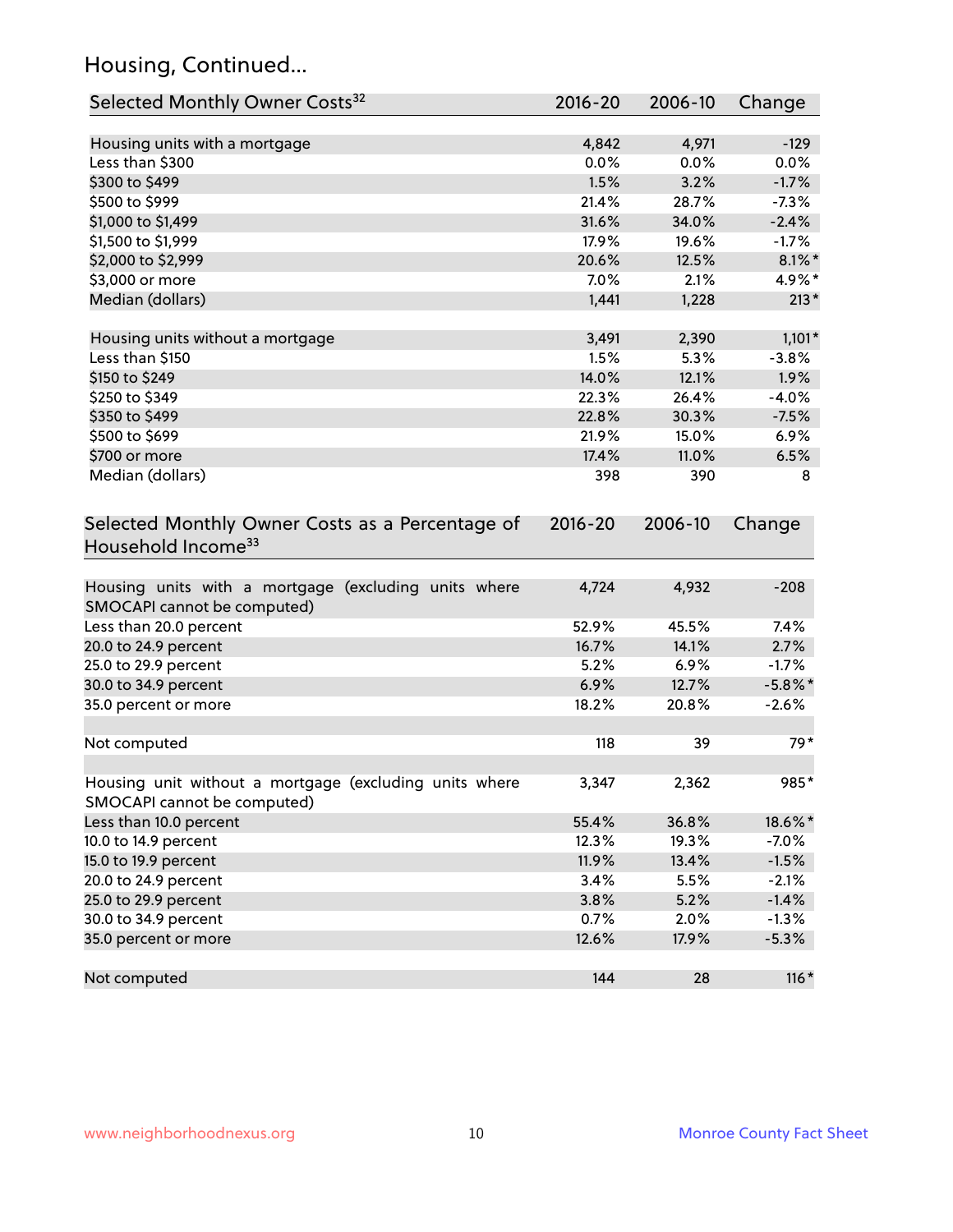## Housing, Continued...

| Gross Rent <sup>34</sup>                                                       | $2016 - 20$ | 2006-10 | Change   |
|--------------------------------------------------------------------------------|-------------|---------|----------|
|                                                                                |             |         |          |
| Occupied units paying rent                                                     | 1,623       | 1,421   | 202      |
| Less than \$200                                                                | 0.0%        | 2.8%    | $-2.8%$  |
| \$200 to \$499                                                                 | 18.4%       | 23.6%   | $-5.2%$  |
| \$500 to \$749                                                                 | 36.5%       | 35.6%   | 0.9%     |
| \$750 to \$999                                                                 | 21.1%       | 26.8%   | $-5.7%$  |
| \$1,000 to \$1,499                                                             | 23.0%       | 10.3%   | 12.7%    |
| \$1,500 to \$1,999                                                             | $0.0\%$     | 0.9%    | $-0.9%$  |
| \$2,000 or more                                                                | 1.1%        | 0.0%    | 1.1%     |
| Median (dollars)                                                               | 728         | 660     | 68       |
| No rent paid                                                                   | 221         | 424     | $-203$   |
| Gross Rent as a Percentage of Household Income <sup>35</sup>                   | $2016 - 20$ | 2006-10 | Change   |
| Occupied units paying rent (excluding units where GRAPI<br>cannot be computed) | 1,527       | 1,421   | 106      |
| Less than 15.0 percent                                                         | 14.7%       | 7.0%    | $7.6\%*$ |
| 15.0 to 19.9 percent                                                           | 7.4%        | 16.1%   | $-8.7%$  |
| 20.0 to 24.9 percent                                                           | 19.3%       | 19.1%   | 0.2%     |
| 25.0 to 29.9 percent                                                           | 9.8%        | 8.4%    | 1.4%     |
| 30.0 to 34.9 percent                                                           | 5.5%        | 9.7%    | $-4.2%$  |
| 35.0 percent or more                                                           | 43.3%       | 39.7%   | 3.6%     |
| Not computed                                                                   | 317         | 424     | $-107$   |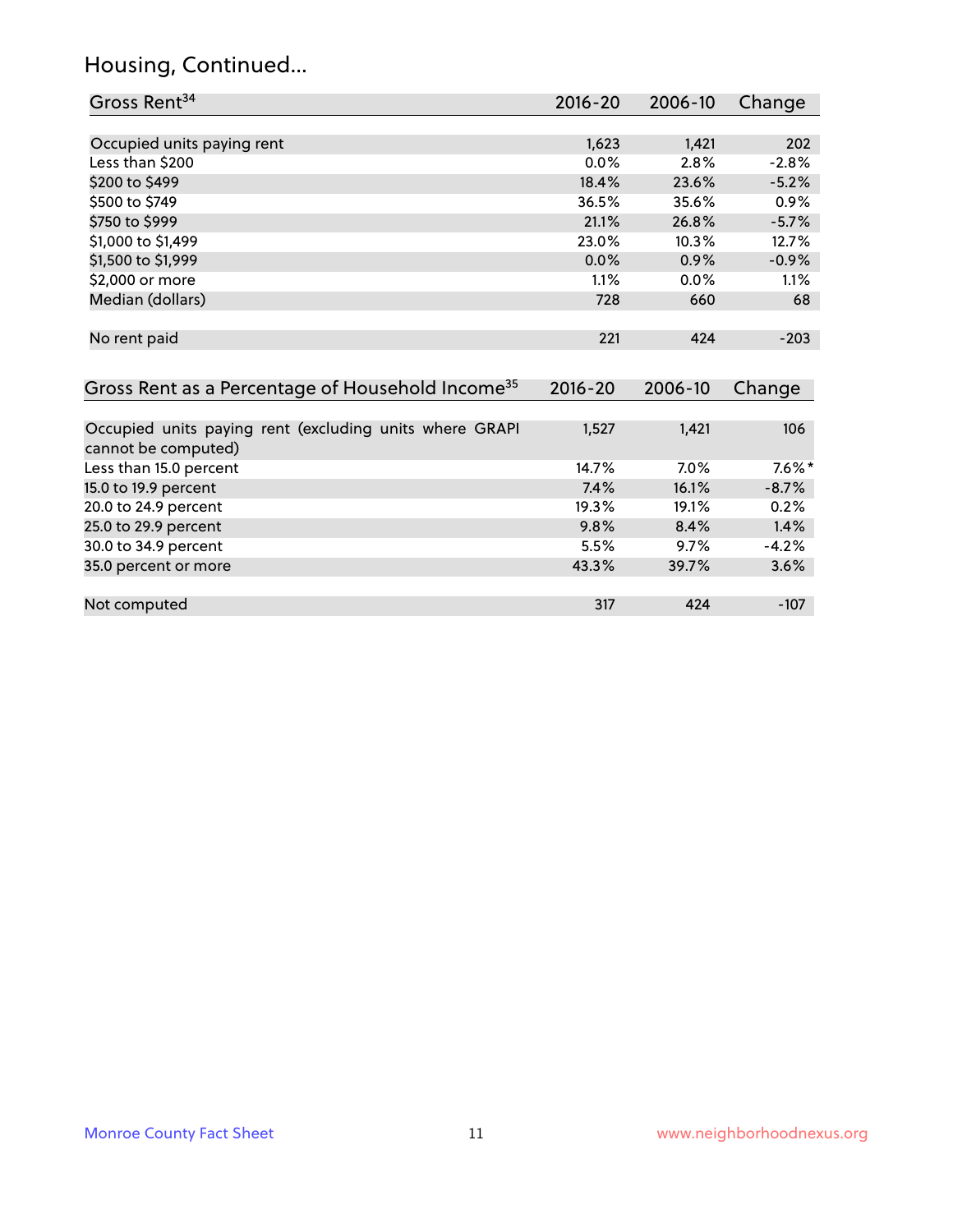## Community Involvement

| Voter Registration and Turnout <sup>36</sup> | 2020   |
|----------------------------------------------|--------|
|                                              |        |
| Active registered voters                     | 20,907 |
| Number voted in Presidential election        | 15,512 |
| Percent voted in Presidential election       | 74.2%  |

## Transportation

| Commuting to Work <sup>37</sup>           | $2016 - 20$ | 2006-10 | Change  |
|-------------------------------------------|-------------|---------|---------|
|                                           |             |         |         |
| Workers 16 years and over                 | 11,766      | 11,550  | 216     |
| Car, truck, or van - drove alone          | 87.5%       | 83.7%   | 3.8%    |
| Car, truck, or van - carpooled            | 8.0%        | 10.8%   | $-2.8%$ |
| Public transportation (excluding taxicab) | 0.1%        | 0.2%    | $-0.1%$ |
| Walked                                    | 1.2%        | 1.7%    | $-0.5%$ |
| Other means                               | $1.0\%$     | 0.8%    | 0.2%    |
| Worked at home                            | 2.2%        | 2.7%    | $-0.5%$ |
|                                           |             |         |         |
| Mean travel time to work (minutes)        | 27.3        | 27.8    | $-0.5$  |
|                                           |             |         |         |
| Vehicles Available <sup>38</sup>          | $2016 - 20$ | 2006-10 | Change  |
|                                           |             |         |         |
| Occupied housing units                    | 10,177      | 9,206   | $971*$  |
| No vehicles available                     | 4.8%        | 5.1%    | $-0.4%$ |
| 1 vehicle available                       | 25.7%       | 26.9%   | $-1.2%$ |
| 2 vehicles available                      | 34.6%       | 36.1%   | $-1.4%$ |
| 3 or more vehicles available              | 34.9%       | 31.9%   | $3.0\%$ |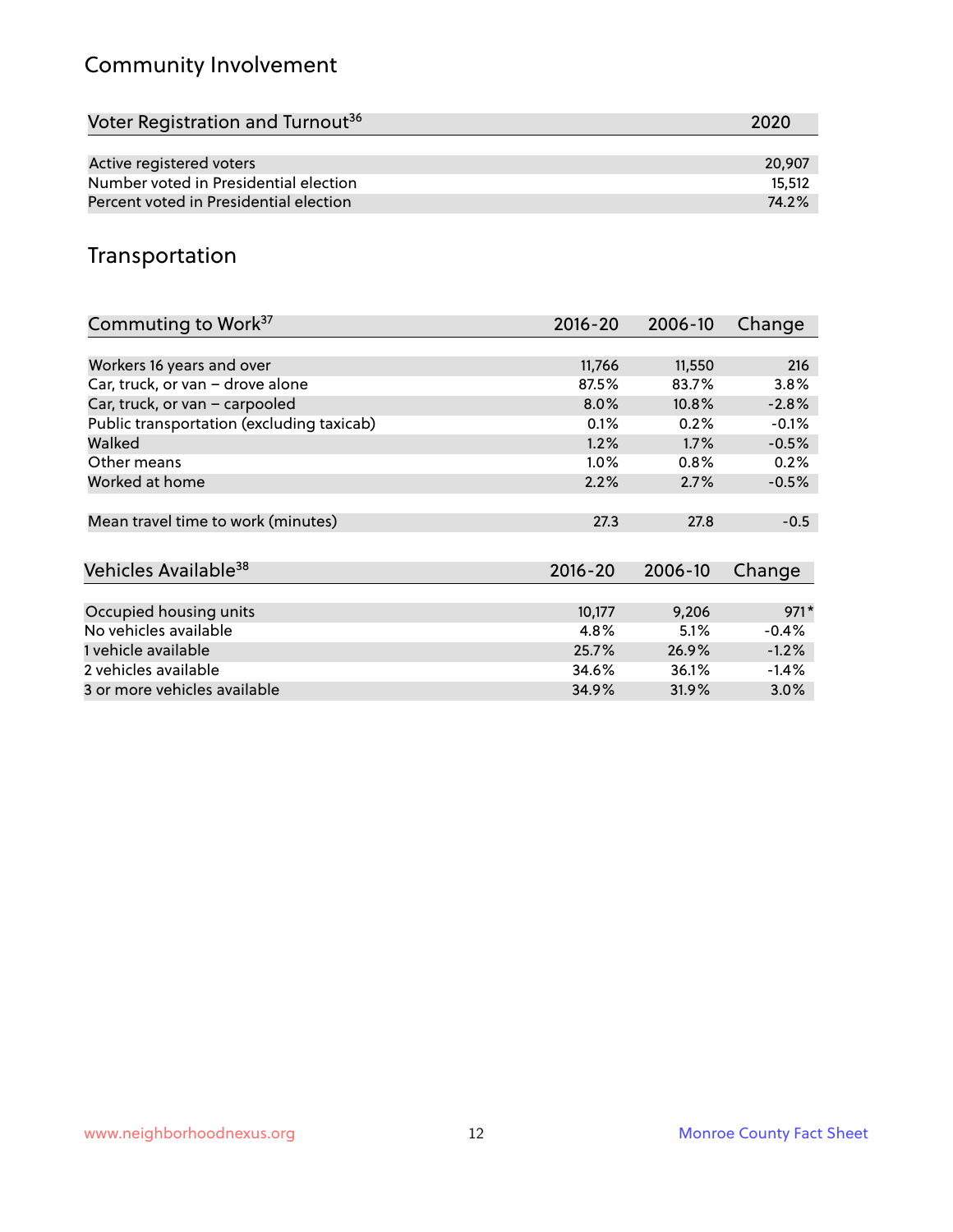#### Health

| Health Insurance coverage <sup>39</sup> | 2016-20 |
|-----------------------------------------|---------|
|-----------------------------------------|---------|

| Civilian Noninstitutionalized Population                | 26,324 |
|---------------------------------------------------------|--------|
| With health insurance coverage                          | 88.7%  |
| With private health insurance coverage                  | 70.8%  |
| With public health coverage                             | 32.7%  |
| No health insurance coverage                            | 11.3%  |
| Civilian Noninstitutionalized Population Under 19 years | 6,034  |
| No health insurance coverage                            | 5.6%   |
| Civilian Noninstitutionalized Population 19 to 64 years | 15,481 |
| In labor force:                                         | 11,364 |
| Employed:                                               | 11,014 |
| With health insurance coverage                          | 85.7%  |
| With private health insurance coverage                  | 21.1%  |
| With public coverage                                    | 4.8%   |
| No health insurance coverage                            | 14.3%  |
| Unemployed:                                             | 350    |
| With health insurance coverage                          | 42.3%  |
| With private health insurance coverage                  | 21.1%  |
| With public coverage                                    | 22.6%  |
| No health insurance coverage                            | 57.7%  |
| Not in labor force:                                     | 4,117  |
| With health insurance coverage                          | 79.4%  |
| With private health insurance coverage                  | 60.0%  |
| With public coverage                                    | 37.6%  |
| No health insurance coverage                            | 20.6%  |

## Health Factors **Most Recent** Premature Death (YPLL before age 75 per 100,000 population, age-adjusted)<sup>40</sup> 9,705.0

| Average number of Physically Unhealthy Days <sup>41</sup>        | 4.4      |
|------------------------------------------------------------------|----------|
| Average number of Mentally Unhealthy Days <sup>42</sup>          | 5.2      |
| Low Birthweight Births <sup>43</sup>                             | $10.5\%$ |
| Diabetes Prevalence <sup>44</sup>                                | 10.8%    |
| HIV Prevalence (per 100,000 population) <sup>45</sup>            | 202.6    |
| Rate, Deduplicated ER Visits for Asthma, Ages 0-17 <sup>46</sup> | 677.4    |